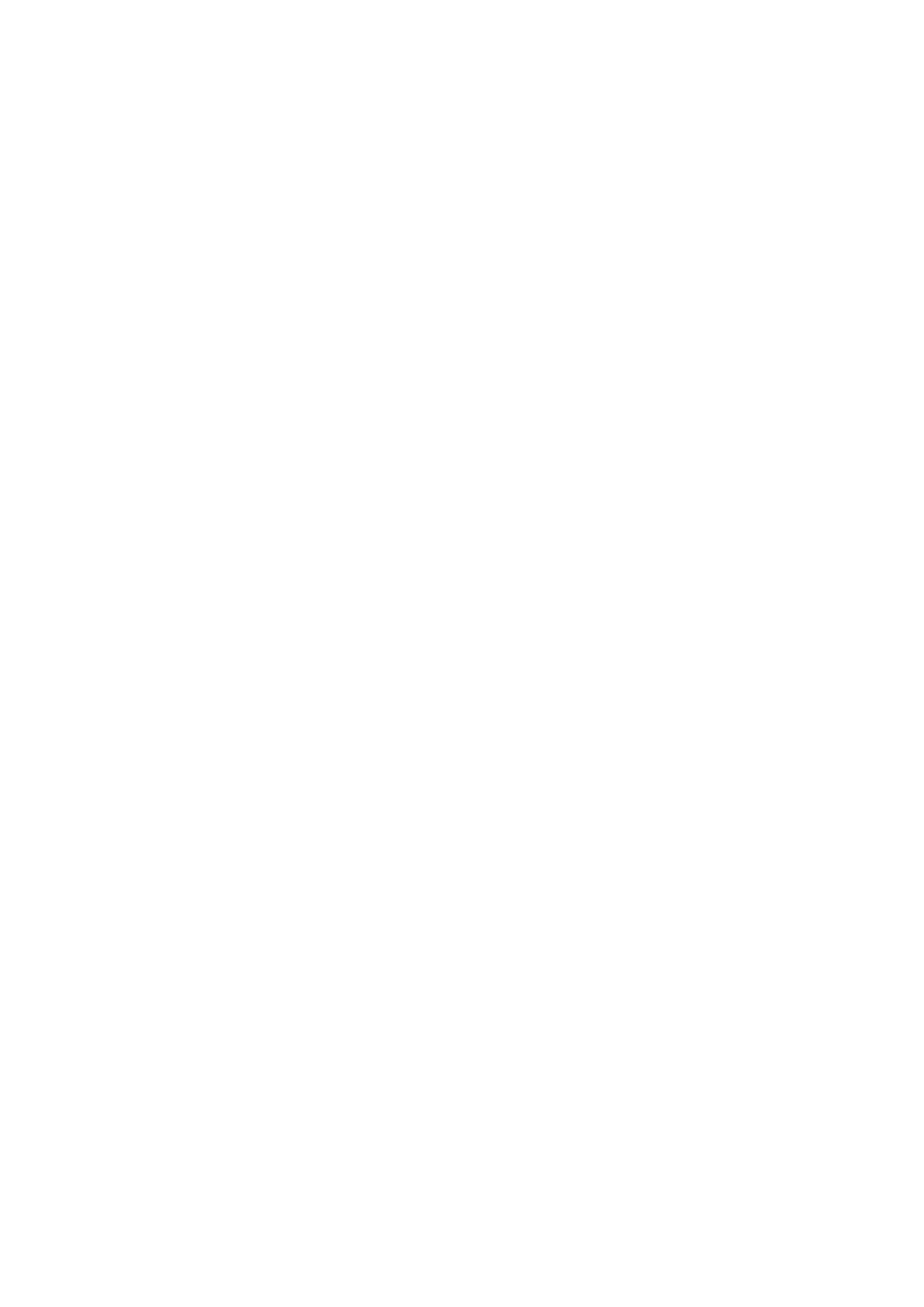### [AS INTRODUCED]



Extend pensions automatic enrolment to all jobholders aged at least 18; to remove the lower qualifying earnings threshold for automatic enrolment; and for connected purposes.

 $\sum$  E IT ENACTED by the Queen's most Excellent Majesty, by and with the advice<br>and consent of the Lords Spiritual and Temporal, and Commons, in this present<br>Parliament assembled, and by the authority of the same, as foll and consent of the Lords Spiritual and Temporal, and Commons, in this present Parliament assembled, and by the authority of the same, as follows: -

#### **1 Amendments to the Pensions Act 2008**

- (1) Part 1 (pension scheme membership for jobholders) of the Pensions Act 2008 is amended as follows.
- (2) In section 3(1)(a) (automatic enrolment), for "22" substitute "18".
- (3) In section 5 (automatic re-enrolment), in subsections (1)(a) and (1A)(a), for *5* "22" substitute "18".
- (4) In section 13(1) (qualifying earnings), omit paragraph (a).
- (5) In section 13(2), for "amounts in paragraphs (a) and (b) were" substitute "amount was".
- (6) In section 14(1) (review of earnings trigger and qualifying earnings band), *10* omit "(a) and (b)".

#### **2 Extent, commencement and short title**

- (1) Any amendment made by this Act has the same extent as the provision amended.
- (2) The provisions of this Act come into force on such day or days as the Secretary *15* of State may by regulations made by statutory instrument appoint and different days may be appointed for different purposes.
- (3) This Act may be cited as the Pensions (Extension of Automatic Enrolment) Act 2022.